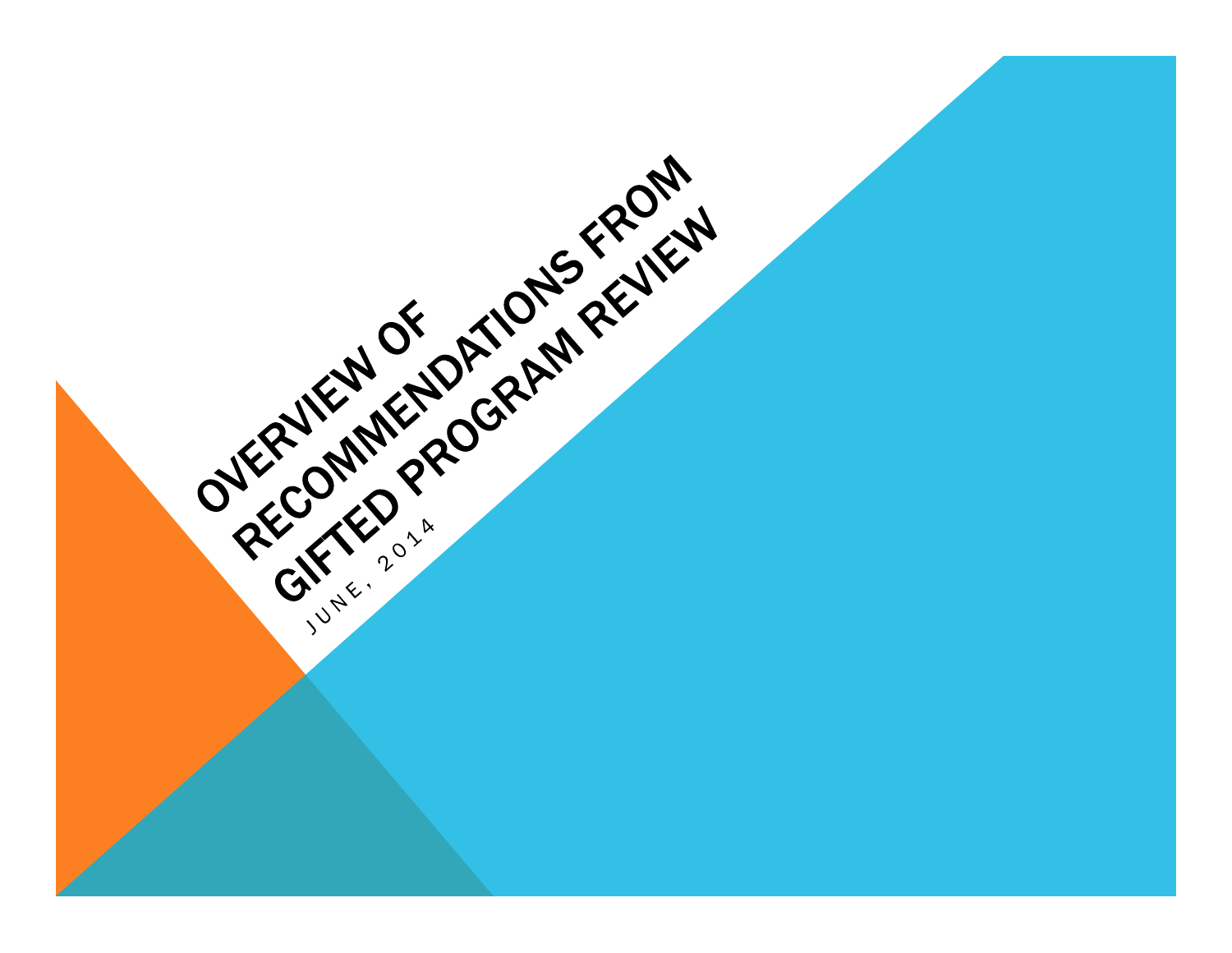# KUDOS

- High standards
- Teachers of the gifted
- Parents
- Student choice
- Students
- Technology and the use of the SAMR model
- Need for academic rigor

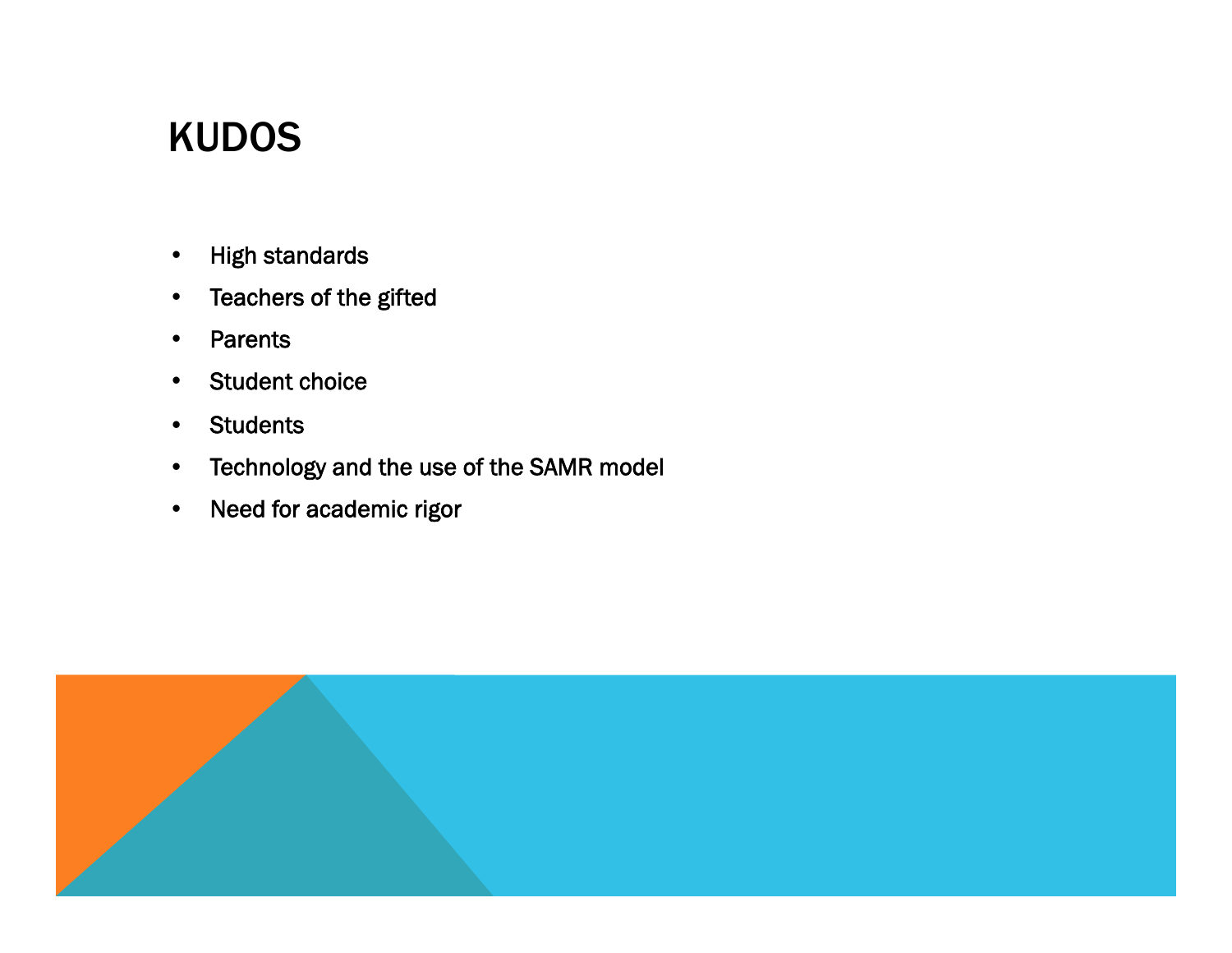#### *Examine the matrix and point allocation utilized in the screening and evaluation process*

- A. To insure that the social and emotional needs of the student are addressed during the screening and evaluation process
- B. To insure that multiple criteria are utilized as tools in the screening and identification process

DEPARTMENT OF PUPIL SERVICES SCHOOL YEAR 2014 - 15

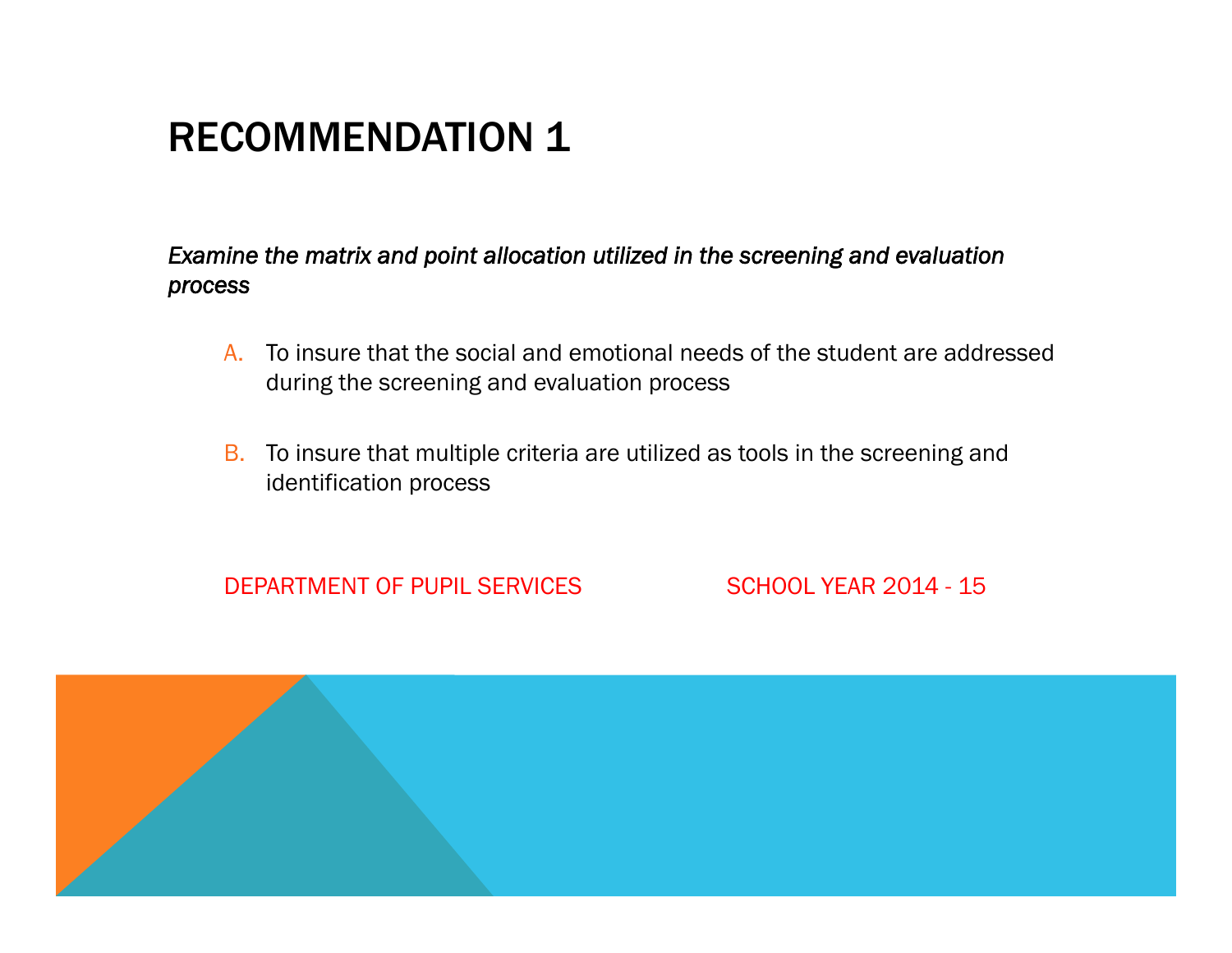*Clarify each person's responsibilities in screening, identification, development of instructional programming and the monitoring and evaluation of progress* 

- A. Identify a person at the district level responsible for gifted programming
- B. Communicate to which office all questions about gifted education are to be directed

DEPARTMENT OF PUPIL SERVICES SCHOOL YEAR 2014 - 15

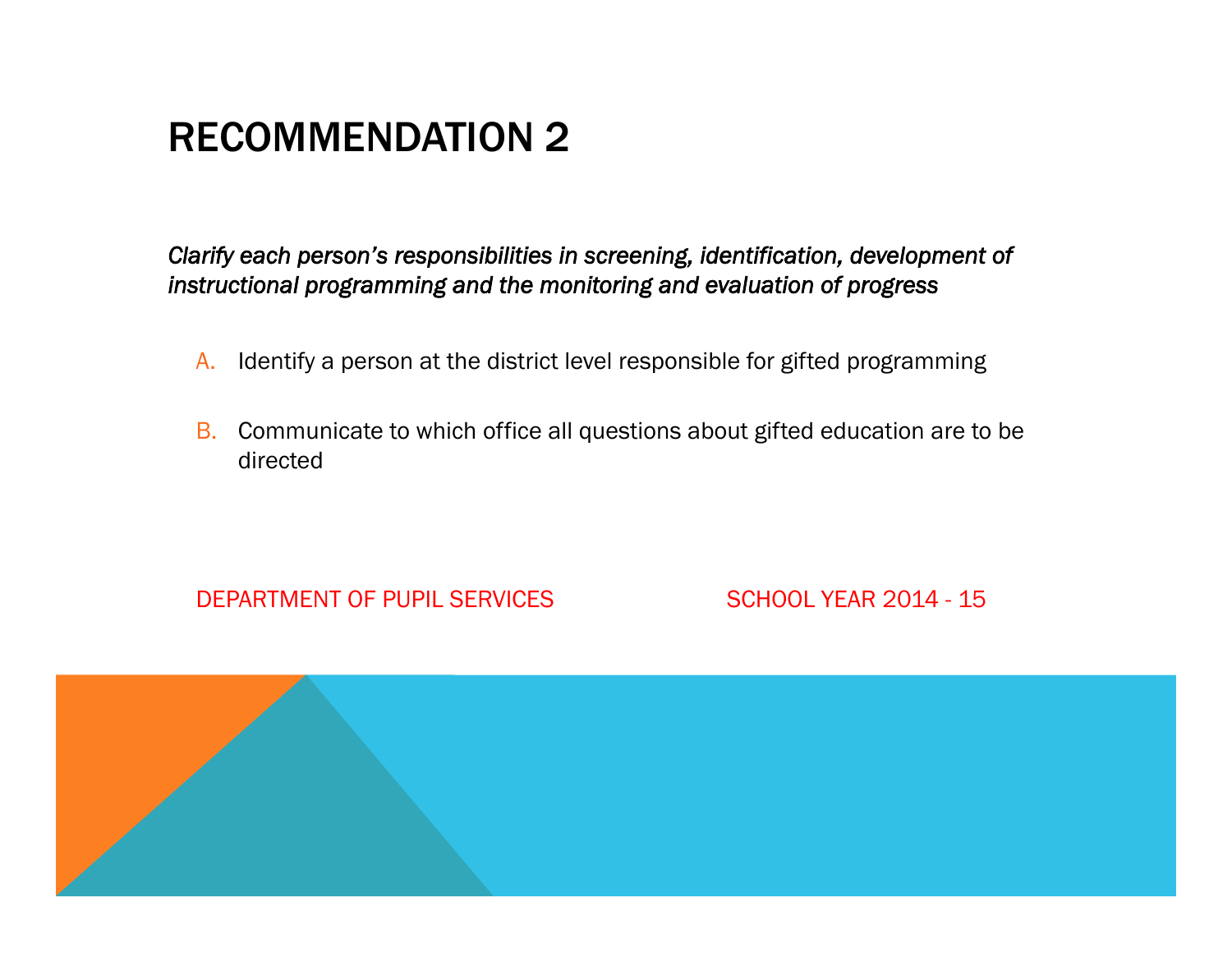#### *Clarify for all staff and parents, in writing and presentation, the district's screening and identification process*

- A. Characteristics of gifted children
- B. Implications for teaching and learning
- C. Comprehensive professional development plan to be developed

DEPARTMENTS OF PUPIL SERVICES/EDUCATION SCHOOL YEAR 2014-15

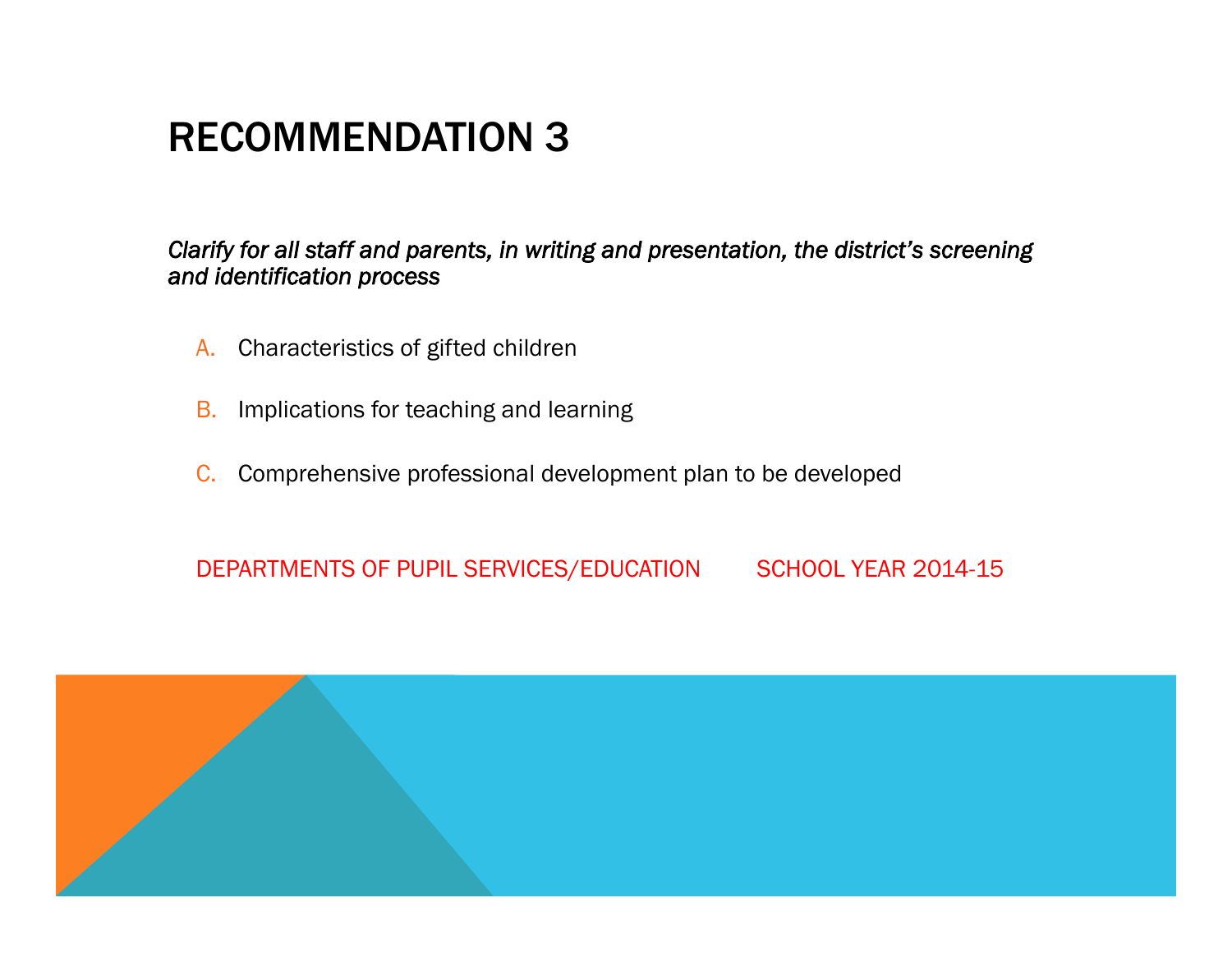*Communication vehicles need to be employed to share the program vision, mission, goals, screening and identification procedures, Chapter 16 regulations and appropriate public notice statements* 

- A. Vehicles need to be identified and designed
- B. Parent Forum concept should be explored

DEPARTMENT OF TECHNOLOGY/COMMUNICATION SCHOOL YEAR 2014 -15

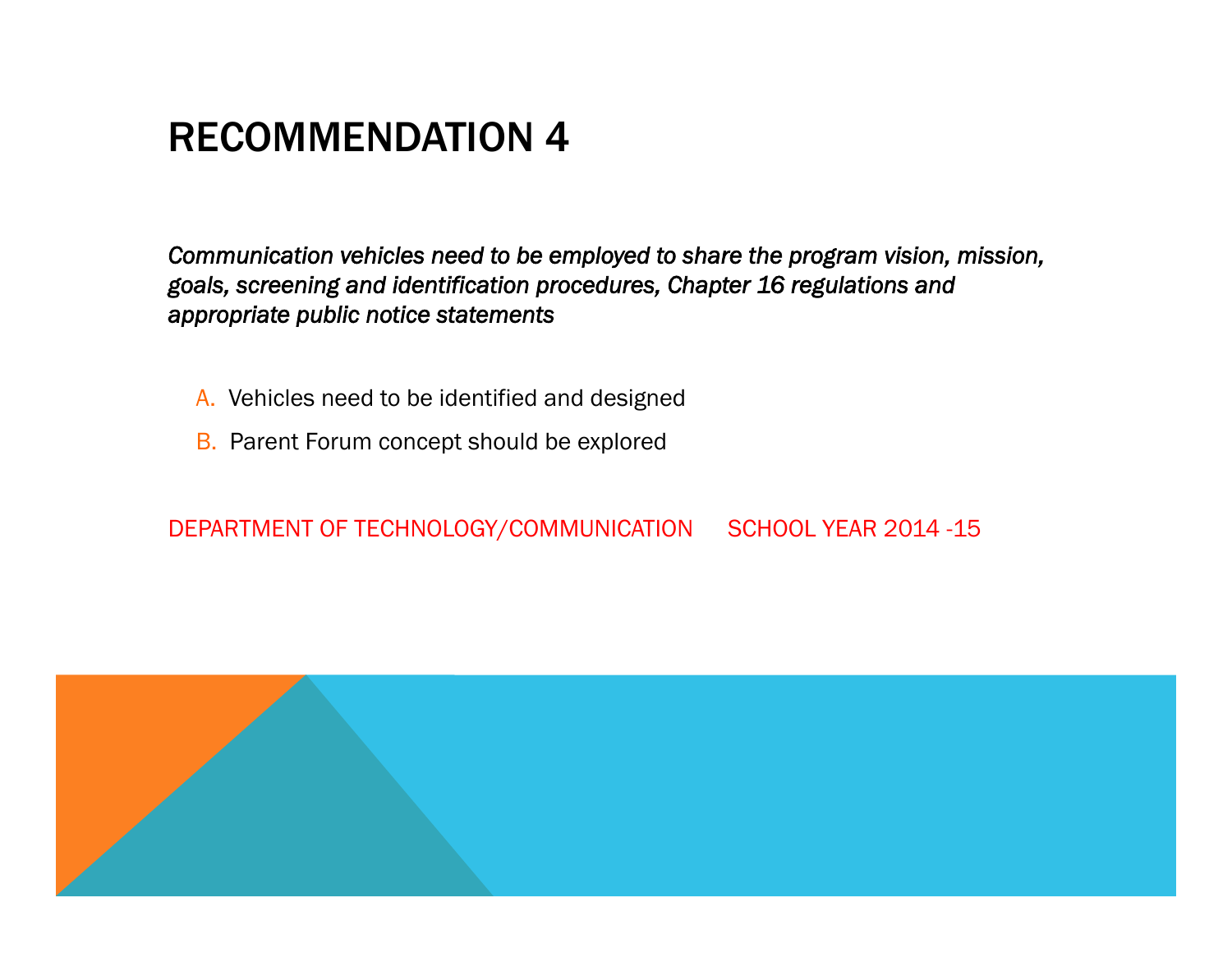### *Strengthen the PLEP information in the GIEP to reflect individual strengths and needs*

- A. Modifications to the Regular Education curriculum must be delivered through acceleration and enrichment
- B. Policies need to be revised or developed

ASST. SUPERINTENDENT/ DEPT. OF EDUCATION SCHOOL YEAR 2014 -15

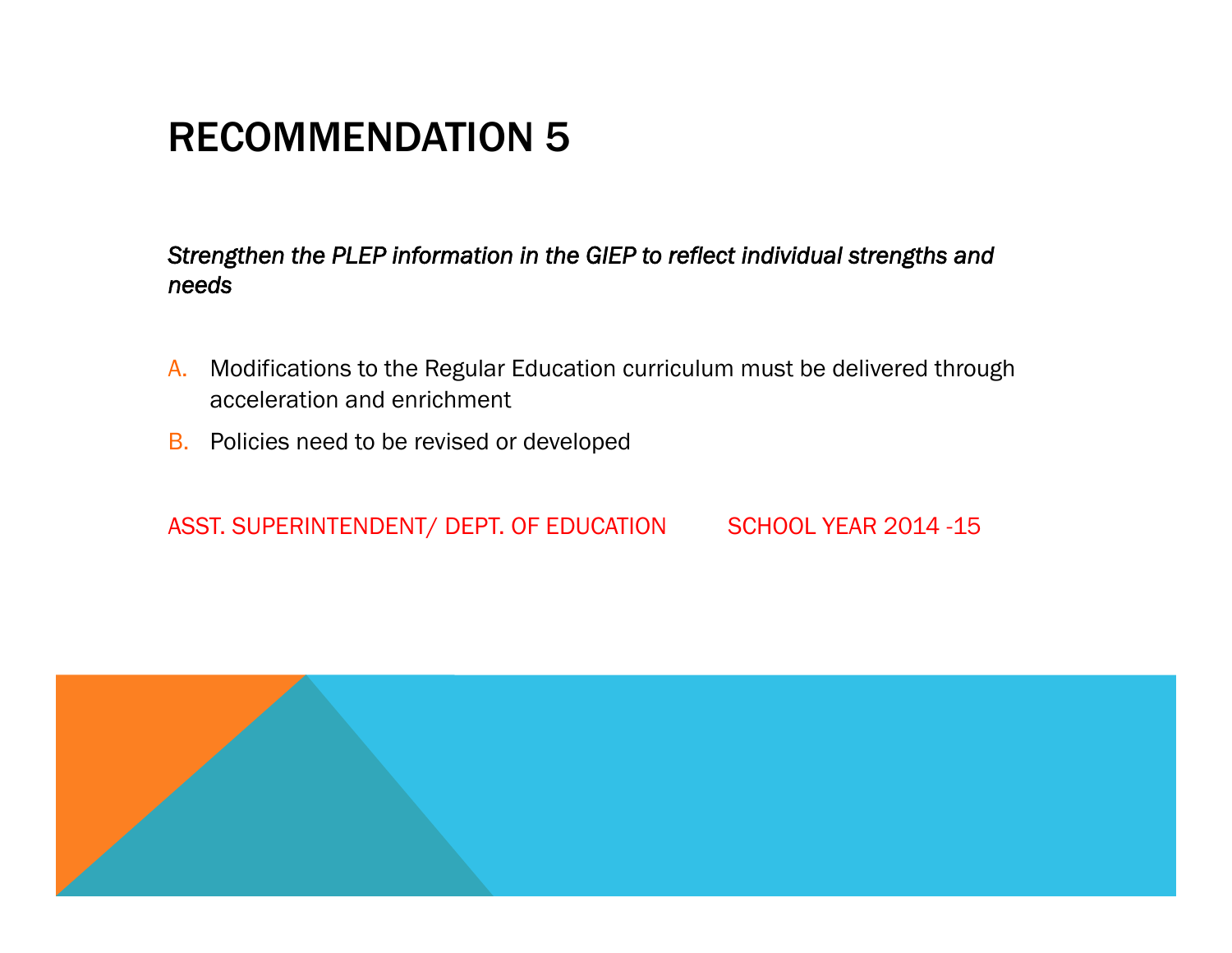#### *Revision of the elementary program needs to take place*

- A. Programming needs to be provided throughout the school day, as appropriate
- B. Reading Olympics should be removed as a component of this program and be offered to all students

### DEPARTMENT OF EDUCATION/ TEACHER OF THE GIFTED SCHOOL YEAR 2014 -15

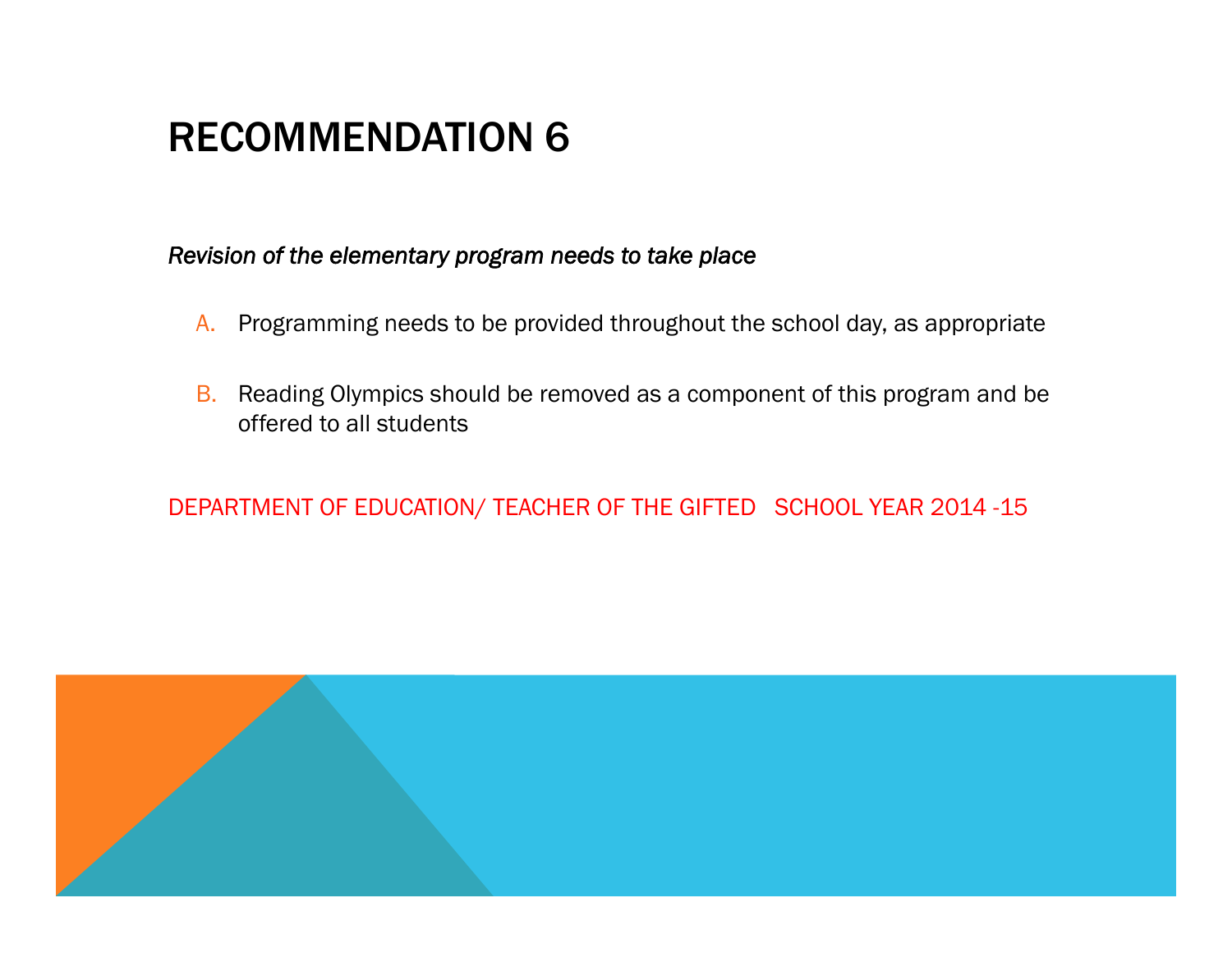*GIEP content needs to be communicated to all appropriate stakeholders and should address the individual strengths and talents of gifted students* 

- A. Communication plan needs to be developed
- B. Selection of and Implementation plan for a "ready to learn" assessment needs to be developed

DEPARTMENT OF EDUCATION SCHOOL YEAR 2014 -15

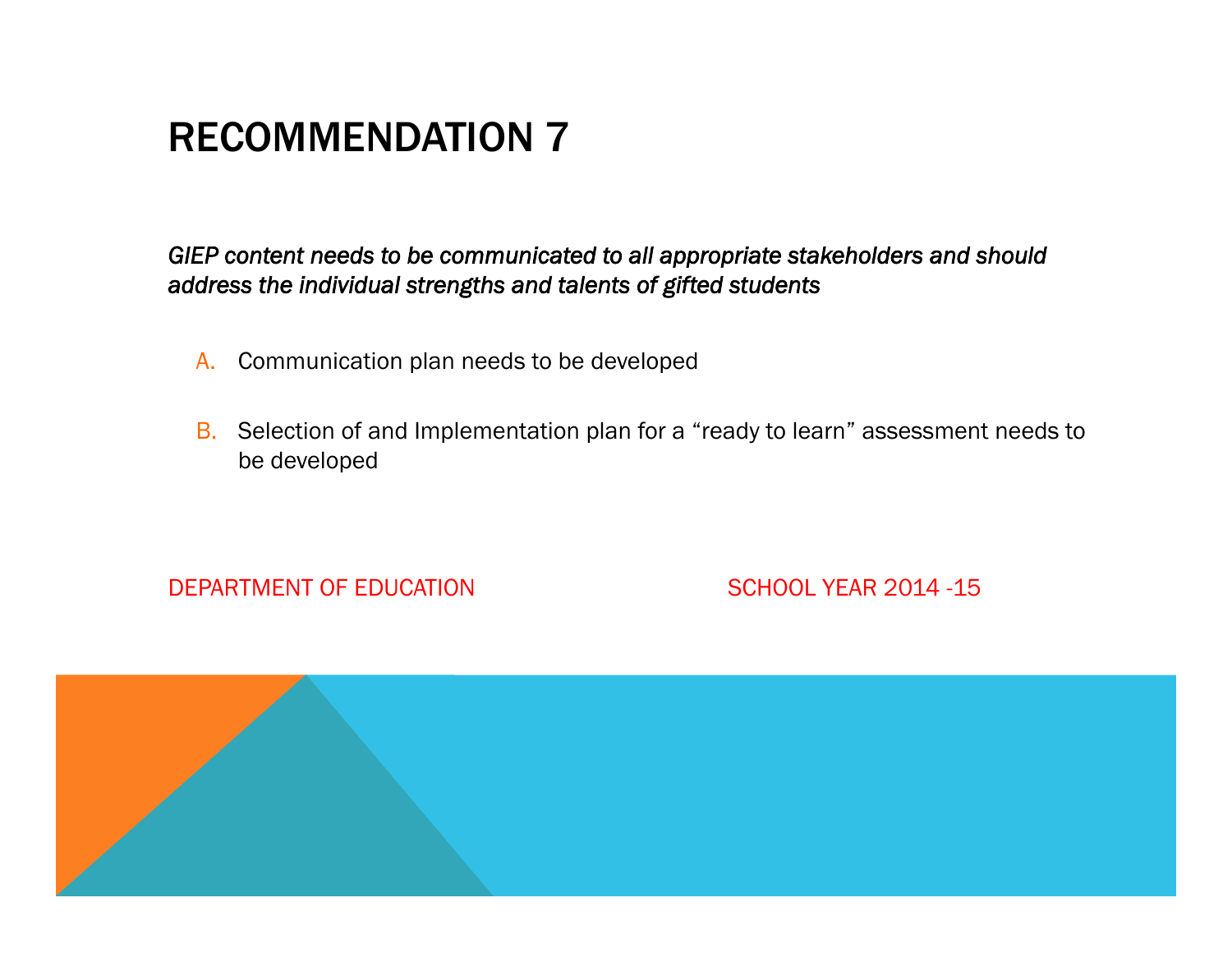*Program designs and models need to be researched to identify those that utilize staff and technology resources most effectively to meet the needs of gifted learners.* 

#### DEPARTMENTS OF PUPIL SERVICES/EDUCATION SCHOOL YEAR 2014 - 15

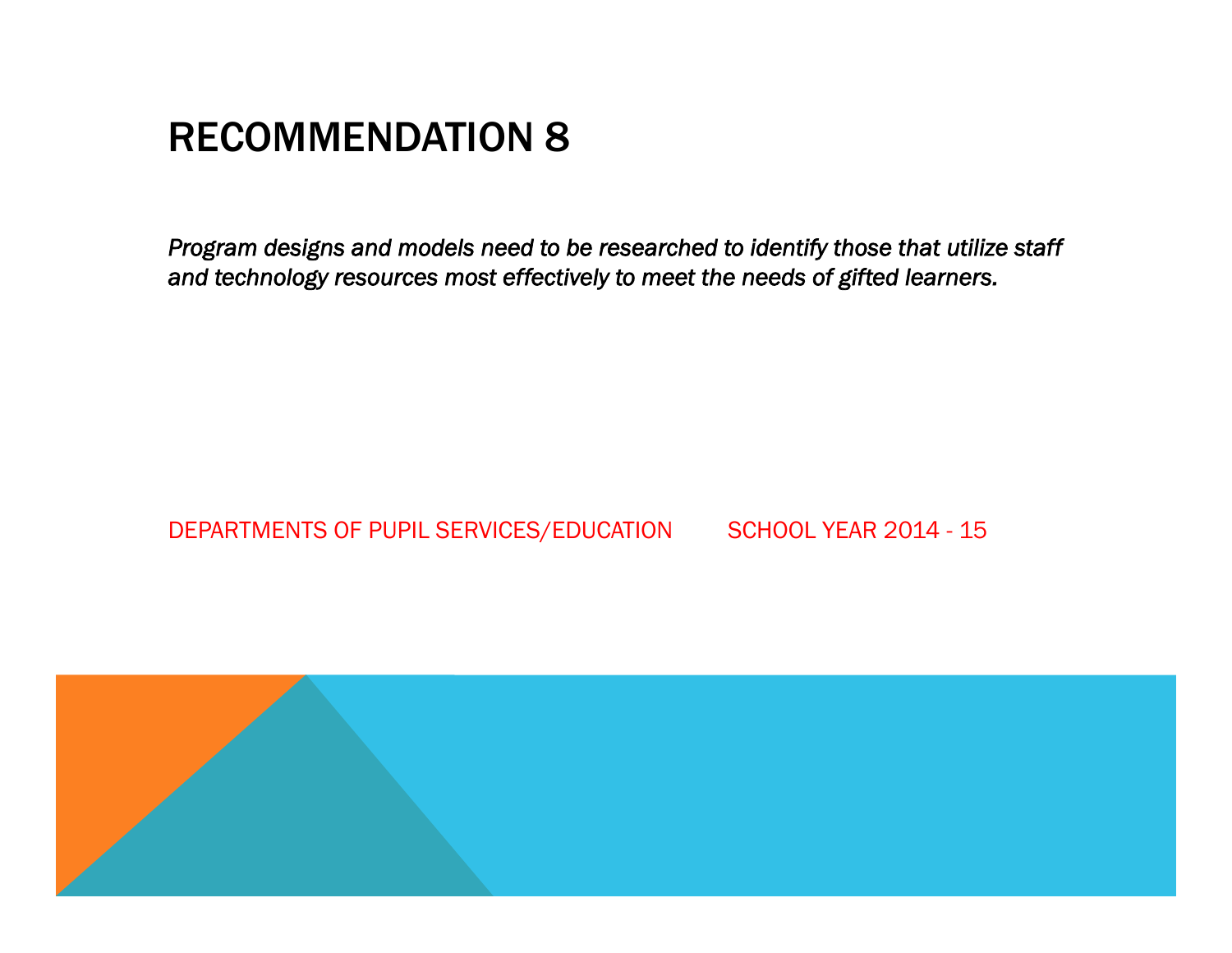*Analyze curricula to determine the appropriateness of current offerings and levels of rigor involved in them* 

DEPARTMENT OF EDUCATION SCHOOL YEAR 2014 – 15/ONGOING

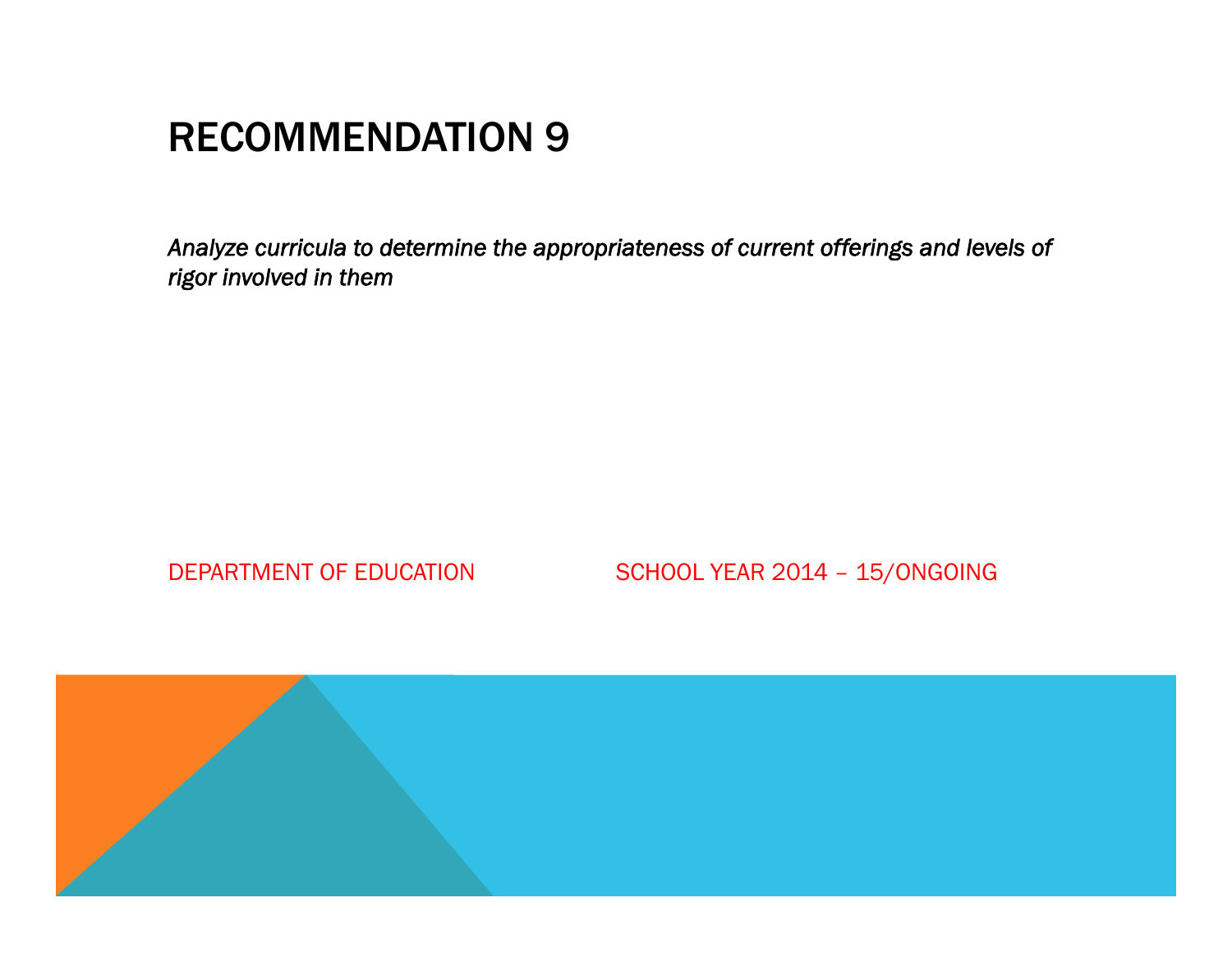*Schedules of the teachers of the gifted need to be analyzed* 

- A. Provision of more time for collaboration between teacher of the gifted and regular education teachers
- B. Consider utilizing some PLC time for this purpose

DEPARTMENTS OF PUPIL SERVICES/EDUCATION SCHOOL YEAR 2014 -15/ONGOING

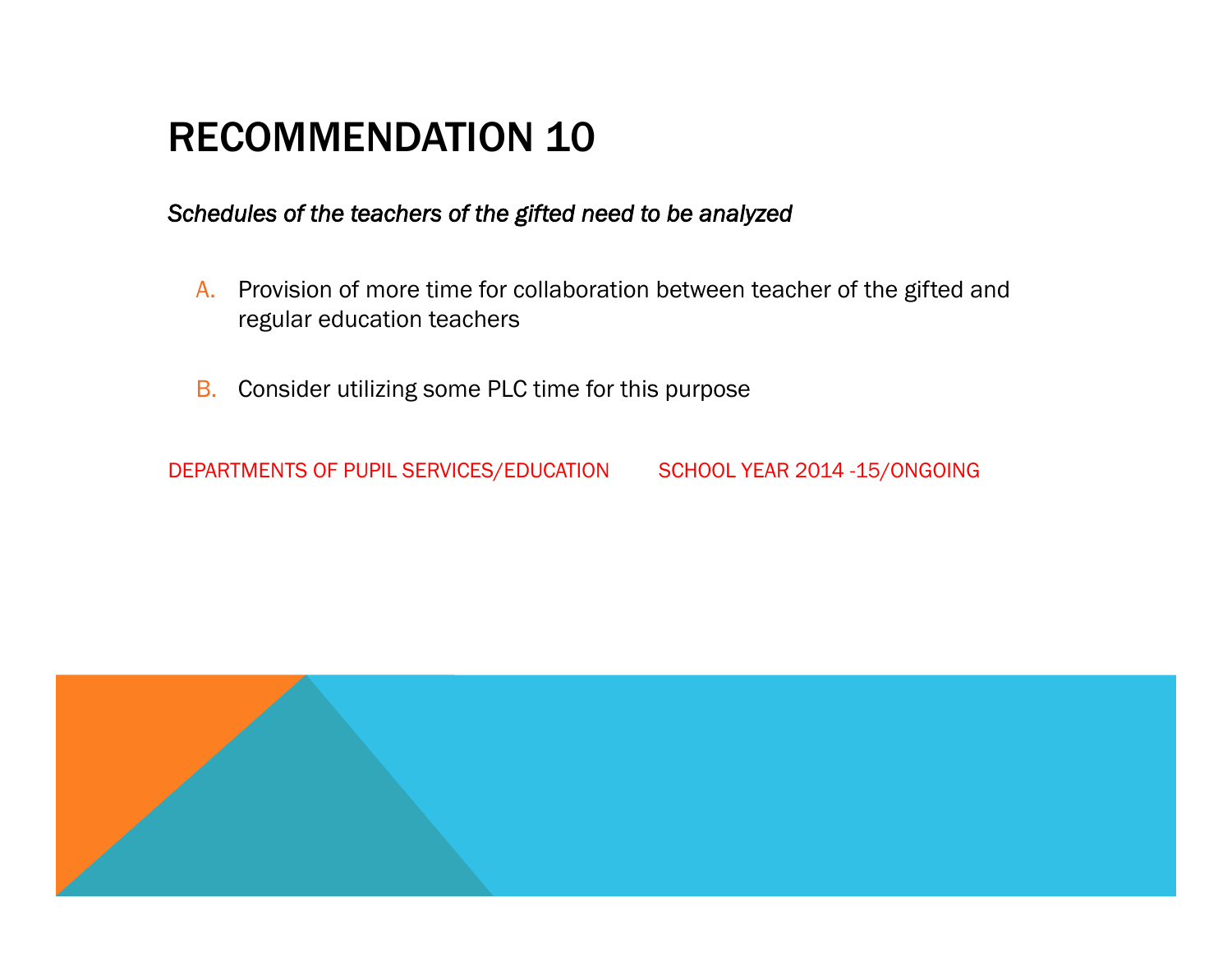#### *Create a gifted programming handbook*

- A. Include characteristics of gifted children
- B. Include a description of gifted programming
- C. Include a description of resources for parents, students, teachers, administrators and community members

DEPARTMENT OF EDUCATION SCHOOL YEAR 2014 -15

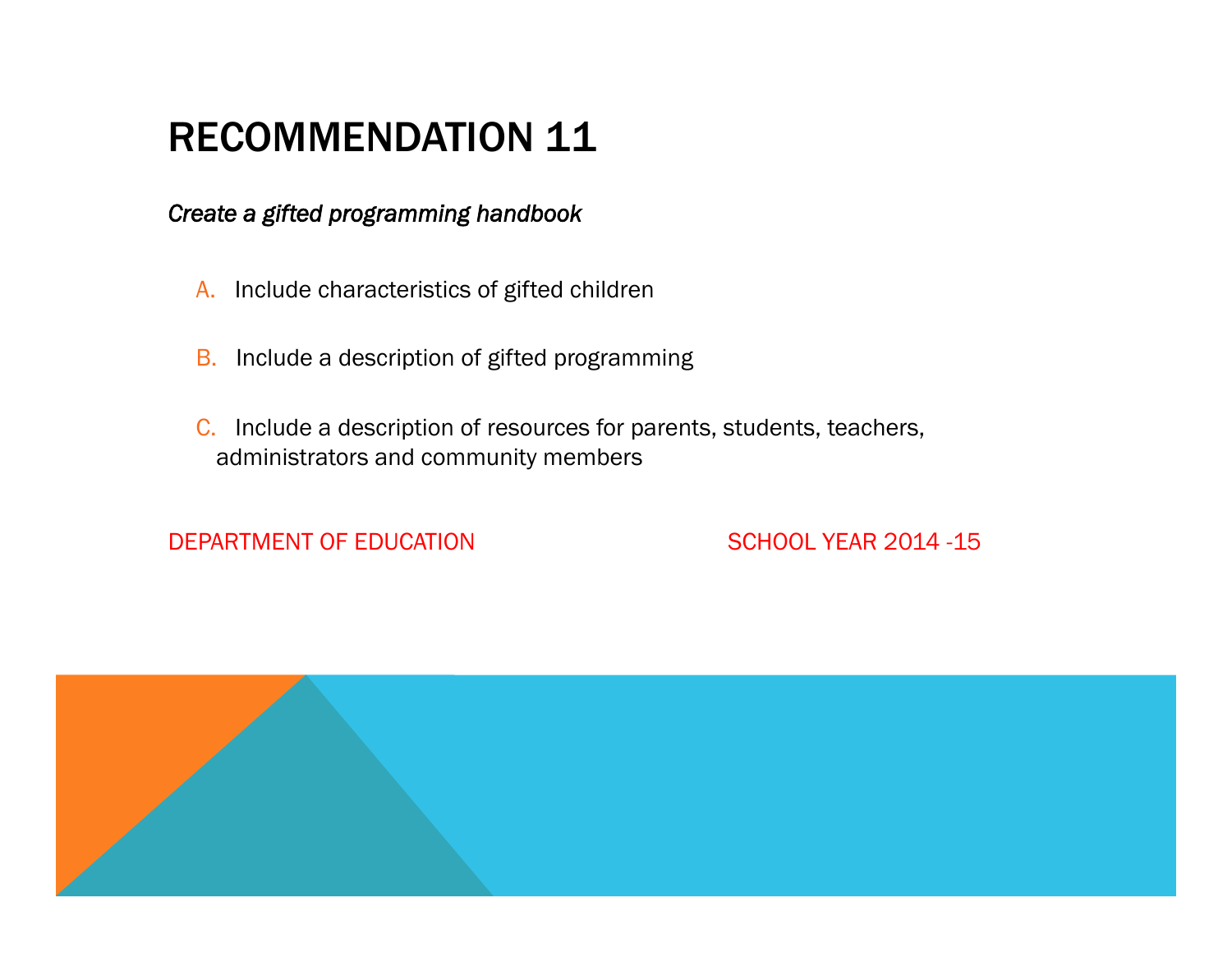*Publish a program framework* 

DEPARTMENTS OF PUPIL SERVICES/EDUCATION SCHOOL YEAR 2014 -15/ONGOING

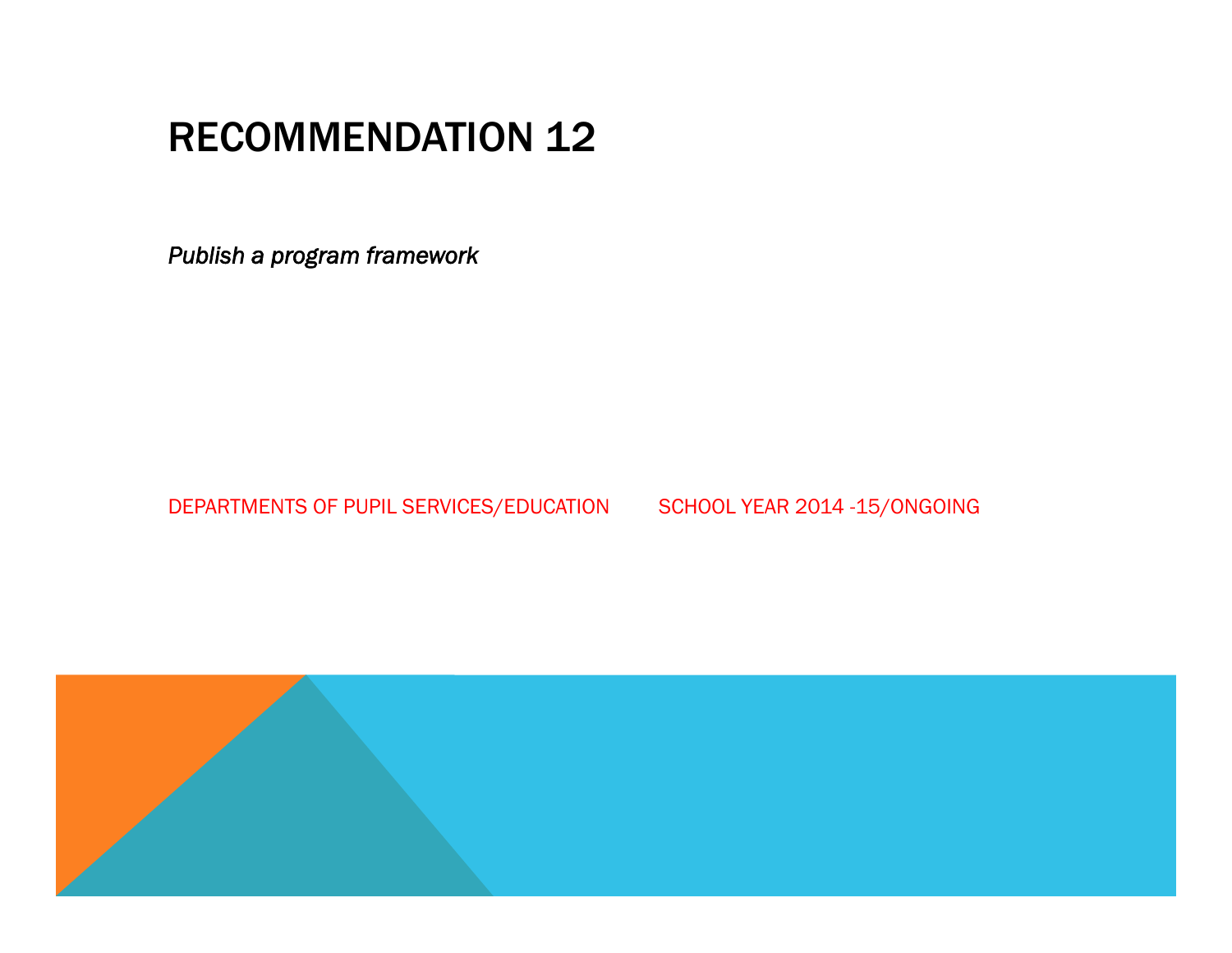*Continue to offer the Gifted Programming module in Induction* 

DEPARTMENT OF EDUCATION SCHOOL YEAR 2014 -15/ONGOING

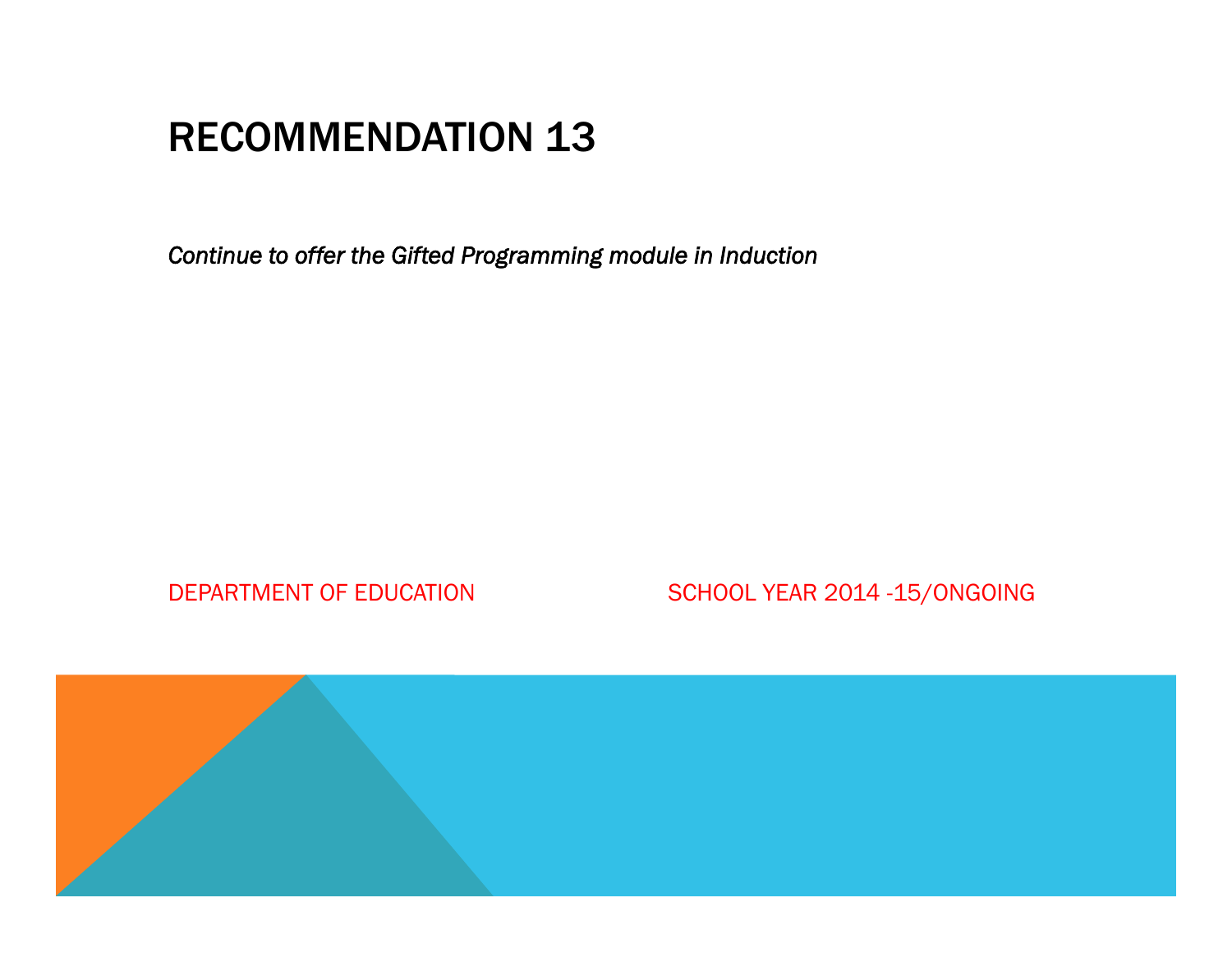*Realign the invitee list for GIEP meeting and include those individuals in GIEP discussions and plans for instruction of the gifted student* 

- A. LEA (principal/ representative
- B. Regular Education teacher
- C. Teacher of the gifted
- D. Parent/guardian
- E. Student (when appropriate)

DEPARTMENT OF PUPIL SERVICES SCHOOL YEAR 2014 - 15/ONGOING

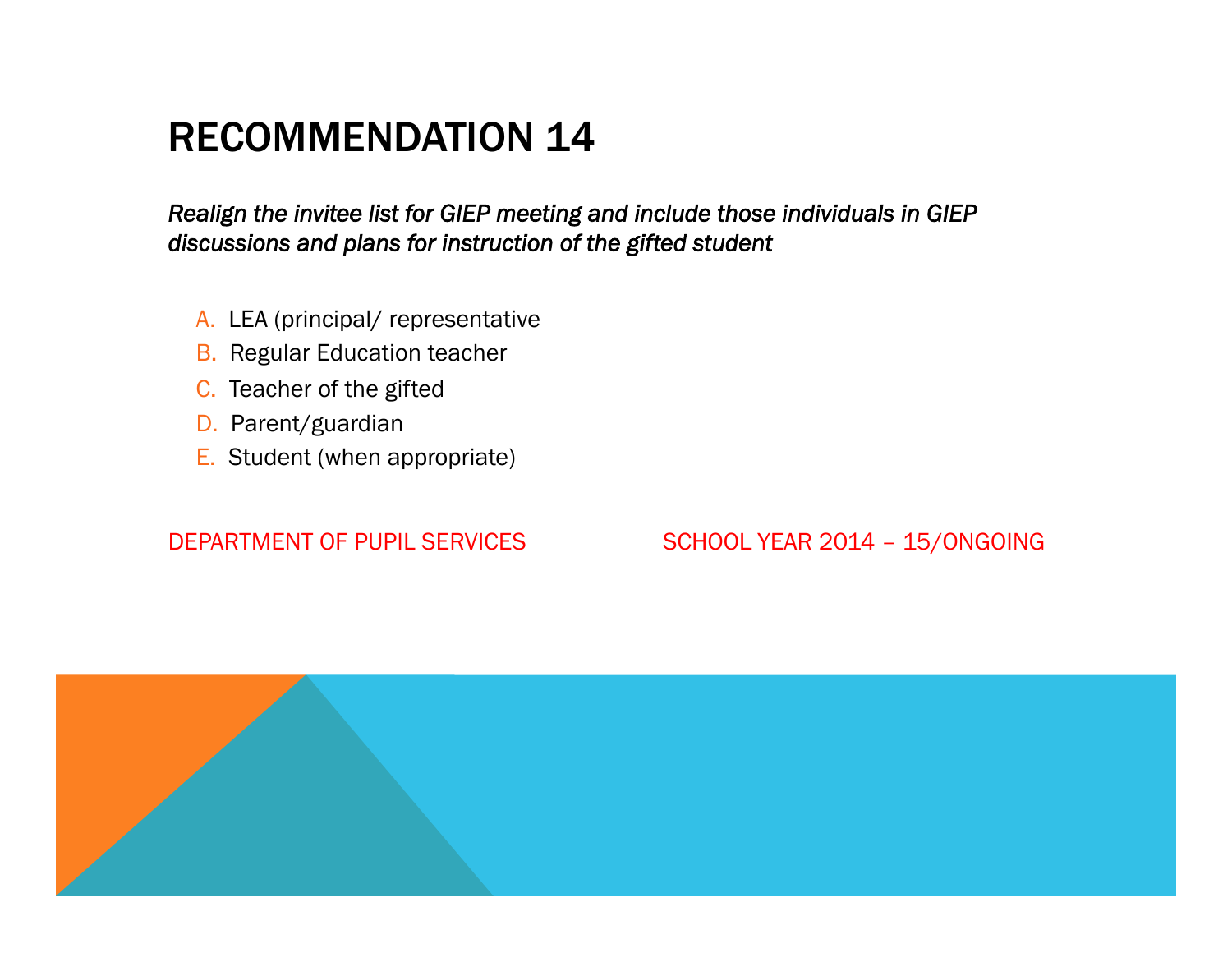*Revise the gifted education plan to meet PDE's timeline, as appropriate* 

DEPARTMENTS OF PUPIL SERVICES AND EDUCATION SCHOOL YEAR 2014 – 15/ONGOING